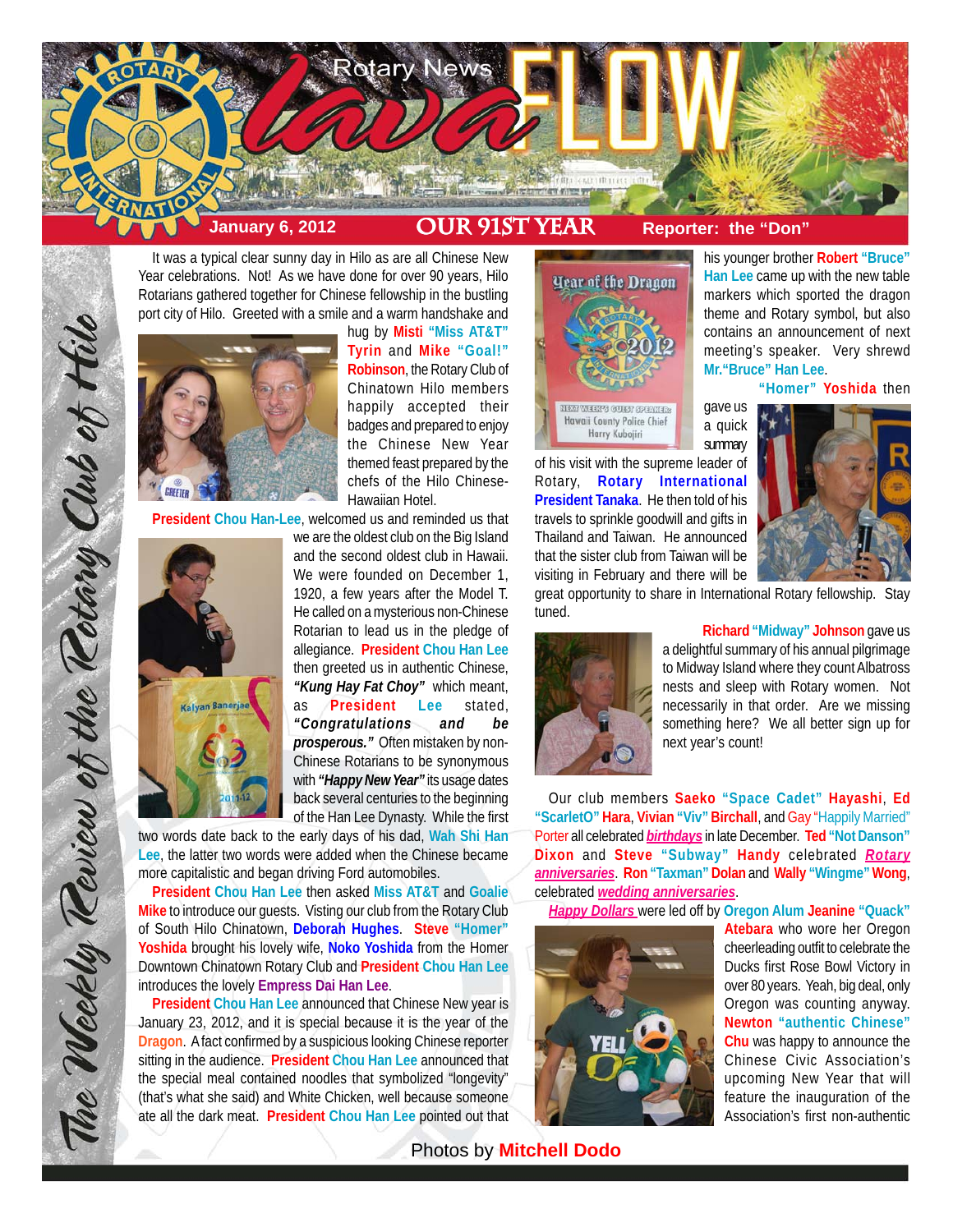## *Birthdays:*

**Doug Espejo** January 8 **Ketura DeMattos** January 10 **Bobby Stivers-Apiki** January 17 **Gail Takaki** January 17 **Newton Chu** January 19 **Mitchell Dodo** January 19

## *Club Anniversary:*

**Yoko Hayano** January 7 **Judy Gibson** January 13 **Scott Brand January 14 Bob Hanley** January 14 **Stew Hussey** January 15 **Nancy Cabral** January 29 **Jenny Johnson** January 30 **Richard Johnson** January 30

*Announcements:*

**Fri. January 13 Pokice Chief Harry Kubojiri**

## **Sunday, January 15 East Hi Rotary Clubs Picnic**

**Fri. January 20 Barbara Troegner**

**Fri. January 27 Club Assembly**

**Fri. February 3 Neill Franklin**

**Fri. February 10 Susan Jarvi, Phd**

**Fri. February 17 Eric Hagiwara**

|                                               | <b>Joseph Hanley</b>  |
|-----------------------------------------------|-----------------------|
|                                               | <b>Alan Kusunoki</b>  |
|                                               | <b>Alberta Dobbe</b>  |
| Immediate Past President                      | <b>Stewart Hussey</b> |
|                                               |                       |
|                                               |                       |
| Sergeant-at-Arms  Chris Tamm                  |                       |
| Director - Club Administration                | <b>Kerry Glass</b>    |
| <b>Director - Service Projects</b><br>.       | <b>Mitchell Dodo</b>  |
| Director - Rotary Foundations  Susan Munro    |                       |
| Director - Membership  James Cheney           |                       |
| Director - Public relations  Robert Hanley    |                       |
| International Service  Steve Yoshida          |                       |
| Community Service  Wallace Wong               |                       |
| Vocational Service                            | <b>John McVickar</b>  |
| New Generations  Rand Mundo                   |                       |
|                                               |                       |
| The Rotary Foundation  Susan Munro            |                       |
| Hawaii Rotary Youth Foundation  Mitchell Dodo |                       |

## **"Man of Few Words" Porter** gave a short 15

minute summary of his adventures in Waikiki and Hilo when not supervised by his wife **Gay**. He gave us all lessons in how to wink at older single women, but summarized that he was happily married to **Gay**, and by God she better be happy too. Or something about why you should wear blue contact lessons. I dunno, I fell asleep during most of his announcement.

**President Chou Han Lee** told us to follow traditional Chinese superstitions for the New Year, like:

- 1. Clean your home before New Year
- 2. Don't clean your home on New Year's Day
- 3. Don't owe anyone any money
- 4. Don't lend anyone any money

 5. Don't say naughty words on New Year's Day 6. Don't say the number "four" on New Year's Day

 7. Don't cry on New Year's Day (even if your team loses)

8. Don't eat meat on the first day

 9. Don't visit people on the Third Day 10. Don't wash your hair until the fifteenth day of the New Year.

Then with the crowd saying, *EEEWWWWW*, **President Chou Han Lee** rang in the festivities.



We then were treated to a glorious display of Chinese Lion Dancing by the Kung Fu Studio of **Ed Yap** from Waikoloa Chinatown. His kids were awesome and even included a lion cub dance team.







With drums pounding and symbols clashing, gongs banging, the Lion worked the crowd into a frenzy.



Well, I exaggerate a bit. Rotarians gave **"Li See"** good luck money to the lion so they would have a positive outcome in the stock market this year. When all the dancing was over, the club satisfied from the festivities, Kung Fu Master **Ed Yap** gave a short hello



**Reach Within to Embrace Humanity** 

Chinese President, **Russ "Body" Oda**. **Chuck** and invited Hilo Chinatown businesses to consider bringing the Lion to celebrate more in Hilo. With